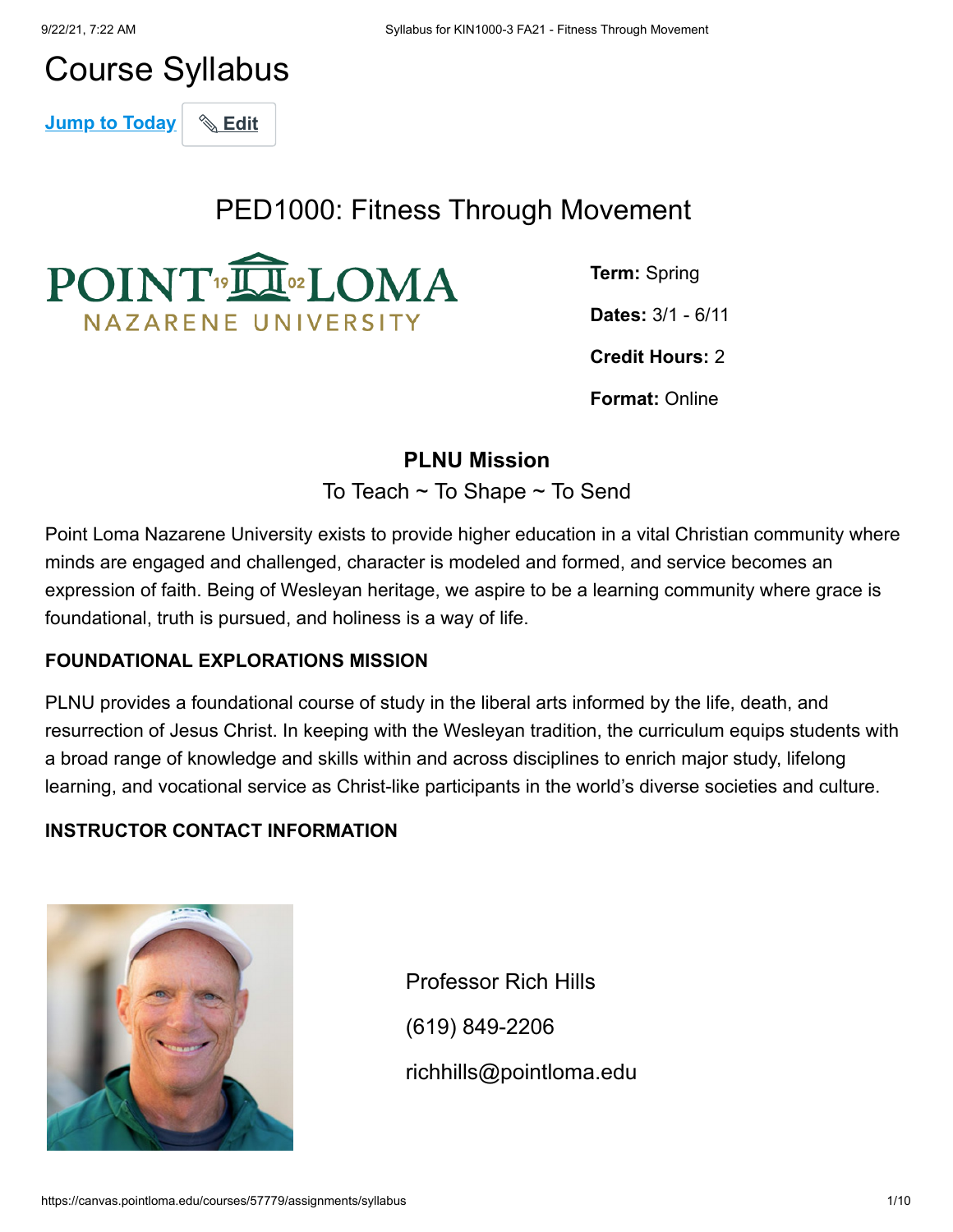#### **COURSE DESCRIPTION**

The purpose of general education is to provide a common educational experience, to develop essential skills, and to provide a broad cultural background for personal and professional growth. The general education curriculum is listed under a four-fold division. This structure provides continuity with the Wesleyan approach to knowledge by emphasizing the human response as foundational to the developing, exploring, and seeking aspects of education. The divisions, although not mutually exclusive or all-encompassing, organize similar themes relevant to faith and learning. Each complements the others, and, in each, conscious efforts are made to reveal connections, develop perspectives, and build synthetic thinking skills. These divisions are: Responding to the Sacred, Developing Cognitive Skills, Exploring an Interdependent World, and Seeking Cultural Perspectives.

### **INSTITUTIONAL LEARNING OUTCOMES (ILO)**

1. **Learning, Informed by our Faith in Christ**

Students will acquire knowledge of human cultures and the physical and natural world while developing skills and habits of the mind that foster lifelong learning.

2. **Growing, In a Christ-Centered Faith Community**

Students will develop a deeper and more informed understanding of others as they negotiate complex professional, environmental and social contexts.

3. **Serving, In a Context of Christian Faith**

Students will serve locally and/or globally in vocational and social settings.

#### **FOUNDATIONAL EXPLORATIONS LEARNING OUTCOME (FELO)**

Students will develop an understanding of self that fosters personal well-being.

#### **COURSE LEARNING OUTCOMES (CLO)**

After completing this course students will be able to:

- 1. Assess current personal lifestyle and develop a plan for lifelong wellness.
- 2. Explain how physical fitness health-related components contribute to health and wellness.
- 3. Identify benefits and risks of exercise.
- 4. Demonstrate fitness techniques to assess personal fitness state.
- 5. Perform physical fitness techniques individually or in a team to improve physical fitness levels.
- 6. Explain how nutrition relates to health and wellness by describing healthy nutritional habits and analyzing eating habits.
- 7. Design and demonstrate a personal nutrition program based on predetermined course criteria.

#### **CREDIT HOUR INFORMATION**

In the interest of providing sufficient time to accomplish the stated Course Learning Outcomes, this class meets the PLNU credit hour policy for a 2 unit class delivered over 5 weeks. It is anticipated that students will spend a minimum of 37.5 participation hours per credit hour on their coursework. For this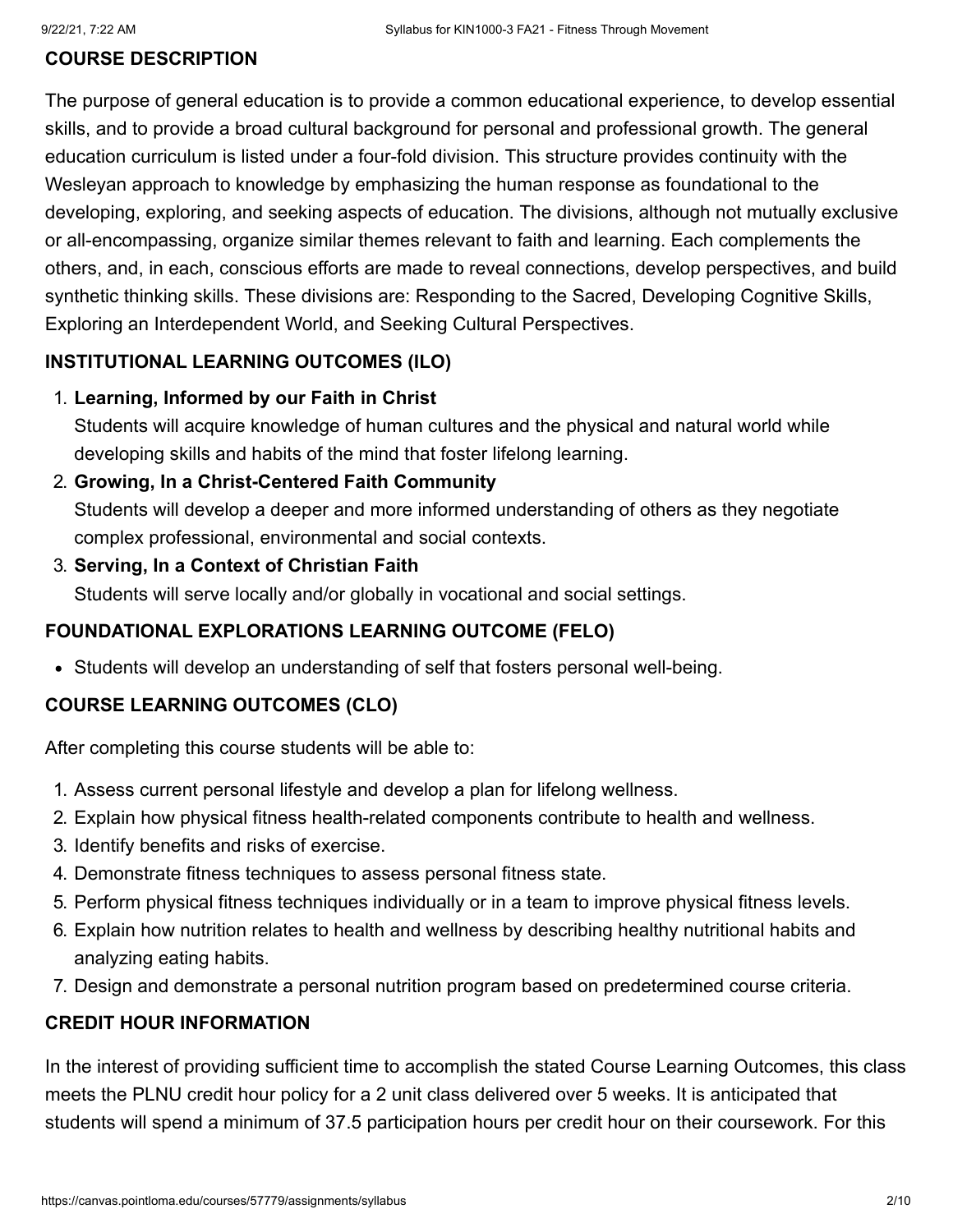course, students will spend an estimated 75 total hours meeting the course learning outcomes. The time estimations are provided in the Canvas modules.

#### **REQUIRED TEXT & RESOURCES**

#### **Required Text**

Get Fit, Stay Fit, 7th edition by William Prentice

#### **Required Resource**

**My Fitness Pal [\(https://www.myfitnesspal.com/\)](https://www.myfitnesspal.com/)** personal account

*Point Loma Nazarene University, as a non-profit educational institution, is entitled by law to use materials protected by the US Copyright Act for classroom education. Any use of those materials outside the class may violate the law.*

#### **ASSESSMENT AND GRADING**

#### **Grade Scale (Percentage)**

| $A$ 93-100%     | $C+76-79%$     |
|-----------------|----------------|
| $A - 90 - 92%$  | C 73-75%       |
| $B + 87 - 89%$  | $C - 70 - 72%$ |
| <b>B</b> 83-86% | D 60-69%       |
| $B - 80 - 82%$  | F Below 59%    |

#### **LEARNING MODULES**

- **Module 1:** Getting Fit and Healthy Lifestyles
- **Module 2:** Starting a Fitness Program
- **Module 3:** Improving and Increasing Strength and Flexibility
- **Module 4:** Performing Better Through Nutrition Quality and Fitness
- **Module 5:** Living Life-Long Wellness

#### **LATE ASSIGNMENTS**

All assignments are to be submitted via Canvas by the end of the day no later than 11:59 pm (PT) on which they are due in order to receive credit. Late assignments will only be accepted if the student reaches out to the professor and proper conversations occur.

# **ACADEMIC HONESTY**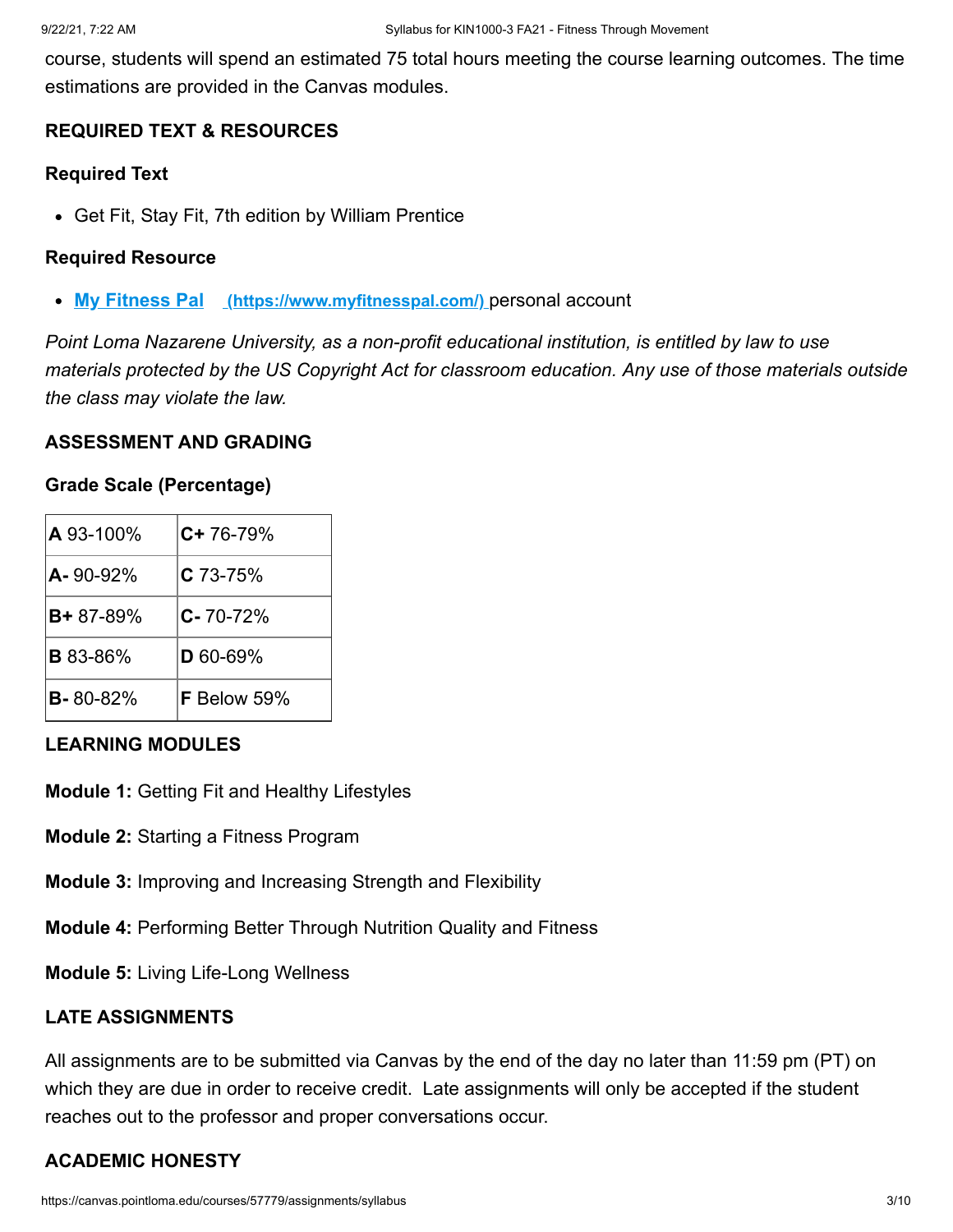Students should demonstrate academic honesty by doing original work and by giving appropriate credit to the ideas of others. Academic dishonesty is the act of presenting information, ideas, and/or concepts as one's own when in reality they are the results of another person's creativity and effort. A faculty member who believes a situation involving academic dishonesty has been detected may assign a failing grade for that assignment or examination, or, depending on the seriousness of the offense, for the course. Faculty should follow and students may appeal using the procedure in the university Catalog. See **Academic Policies (https://catalog.pointloma.edu/content.php? [catoid=41&navoid=2435#Academic\\_Honesty\)](https://catalog.pointloma.edu/content.php?catoid=41&navoid=2435#Academic_Honesty)** for definitions of kinds of academic dishonesty and for

further policy information.

# **PLNU ATTENDANCE AND PARTICIPATION POLICY**

Regular and punctual attendance at all **synchronous** class sessions is considered essential to optimum academic achievement. If the student is absent for more than 10 percent of class sessions (virtual or face-to-face), the faculty member will issue a written warning of de-enrollment. If the absences exceed 20 percent, the student may be de-enrolled without notice until the university drop date or, after that date, receive the appropriate grade for their work and participation. In some courses, a portion of the credit hour content will be delivered **asynchronously** and attendance will be determined by submitting the assignments by the posted due dates. See **Academic Policies**

**[\(https://catalog.pointloma.edu/content.php?catoid=46&navoid=2650#Class\\_Attendance\)](https://catalog.pointloma.edu/content.php?catoid=46&navoid=2650#Class_Attendance)** in the Undergraduate Academic Catalog. If absences exceed these limits but are due to university excused health issues, an exception will be granted.

#### **Asynchronous Attendance/Participation Definition**

A day of attendance in asynchronous content is determined as contributing a substantive note, assignment, discussion, or submission by the posted due date. Failure to meet these standards will result in an absence for that day. Instructors will determine how many asynchronous attendance days are required each week.

#### **FINAL EXAMINATION POLICY**

Successful completion of this class requires taking the final examination **on its scheduled day**. The final examination schedule is posted on the **Class Schedules [\(http://www.pointloma.edu/experience/academics/class-schedules\)](http://www.pointloma.edu/experience/academics/class-schedules)** site. No requests for early examinations or alternative days will be approved.

# **PLNU COPYRIGHT POLICY**

Point Loma Nazarene University, as a non-profit educational institution, is entitled by law to use materials protected by the US Copyright Act for classroom education. Any use of those materials outside the class may violate the law.

# **USE OF TECHNOLOGY**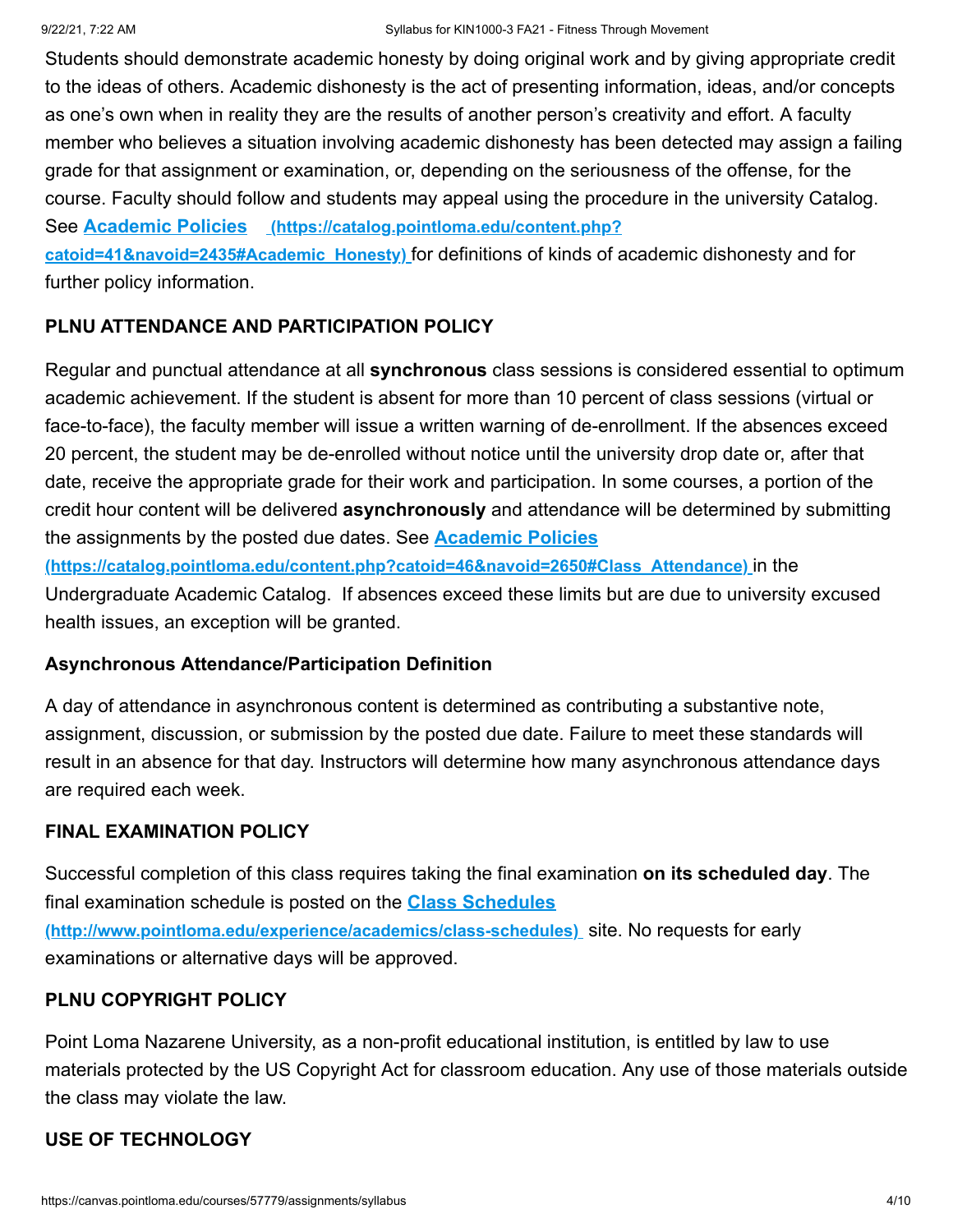In order to be successful in the online environment, you'll need to meet the minimum technology and system requirements; please refer to the *Technology and System Requirements*  **[\(https://help.pointloma.edu/TDClient/1808/Portal/KB/ArticleDet?ID=108349\)](https://help.pointloma.edu/TDClient/1808/Portal/KB/ArticleDet?ID=108349)** information. Additionally, students are required to have headphone speakers compatible with their computer available to use. If a [student is in need of technological resources please contact](mailto:student-tech-request@pointloma.edu) **student-tech-request@pointloma.edu (mailto:student-tech-request@pointloma.edu)** .

Problems with technology do not relieve you of the responsibility of participating, turning in your assignments, or completing your class work.

# **PLNU ACADEMIC ACCOMMODATIONS POLICY**

While all students are expected to meet the minimum standards for completion of this course as established by the instructor, students with disabilities may require academic adjustments, modifications or auxiliary aids/services. At Point Loma Nazarene University (PLNU), these students are requested to register with the Disability Resource Center (DRC), located in the Bond Academic Center (**DRC@pointloma.edu [\(mailto:DRC@pointloma.edu\)](mailto:DRC@pointloma.edu)** or 619-849-2486). The DRC's policies and procedures for assisting such students in the development of an appropriate academic adjustment plan (AP) allows PLNU to comply with Section 504 of the Rehabilitation Act and the Americans with Disabilities Act. Section 504 prohibits discrimination against students with special needs and guarantees all qualified students equal access to and benefits of PLNU programs and activities. After the student files the required documentation, the DRC, in conjunction with the student, will develop an AP to meet that student's specific learning needs. The DRC will thereafter email the student's AP to all faculty who teach courses in which the student is enrolled each semester. The AP must be implemented in all such courses.

If students do not wish to avail themselves of some or all of the elements of their AP in a particular course, it is the responsibility of those students to notify their professor in that course. PLNU highly recommends that DRC students speak with their professors during the first two weeks of each semester about the applicability of their AP in that particular course and/or if they do not desire to take advantage of some or all of the elements of their AP in that course.

# **SPIRITUAL CARE**

Please be aware PLNU strives to be a place where you grow as whole persons. To this end, we provide resources for our students to encounter God and grow in their Christian faith.

If students have questions, a desire to meet with the chaplain or have prayer requests you can contact the **Office of Spiritual Development [\(https://www.pointloma.edu/offices/spiritual-development\)](https://www.pointloma.edu/offices/spiritual-development)** .

# **STATE AUTHORIZATION**

State authorization is a formal determination by a state that Point Loma Nazarene University is approved to conduct activities regulated by that state. In certain states outside California, Point Loma Nazarene University is not authorized to enroll online (distance education) students. If a student moves to another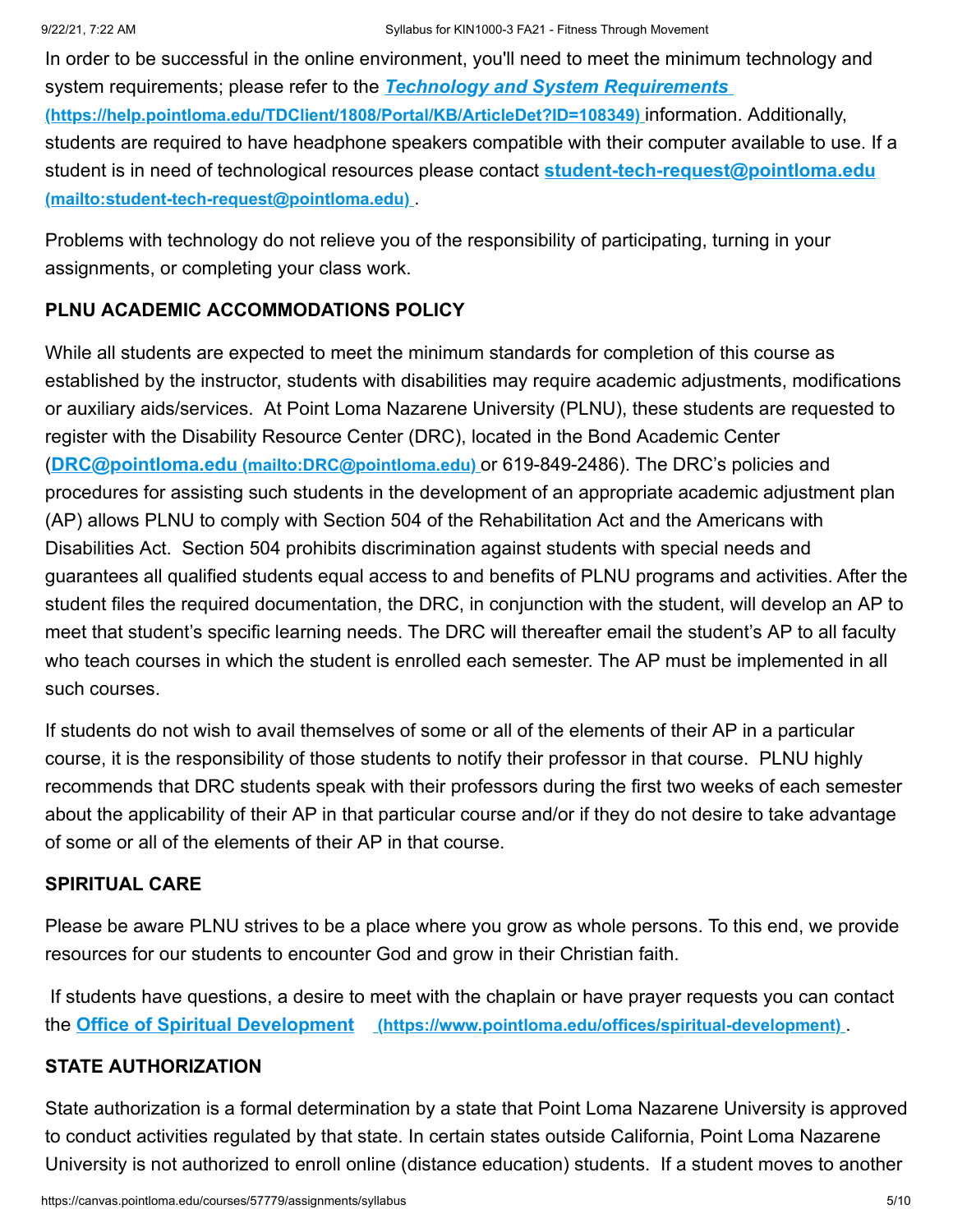state after admission to the program and/or enrollment in an online course, continuation within the program and/or course will depend on whether Point Loma Nazarene University is authorized to offer distance education courses in that state. It is the student's responsibility to notify the institution of any change in his or her physical location. Refer to the map using the below link to view which states allow online (distance education) outside of California.

### **ASSIGNMENTS AT-A-GLANCE**

The table below lists our assignments and due dates. Click on any assignment to review it.

# Course Summary:

| <b>Date</b>      | <b>Details</b>                                                                                                                           | <b>Due</b>     |
|------------------|------------------------------------------------------------------------------------------------------------------------------------------|----------------|
| Mon Mar 1, 2021  | <b>B</b> State Authorization<br><b>Verification Form</b><br>(https://canvas.pointloma.edu/courses/57779/assignments/702387)              | due by 11:59pm |
| Wed Mar 3, 2021  | <b>B</b> Week 1   Discussion: Class<br><b>Introductions</b><br>(https://canvas.pointloma.edu/courses/57779/assignments/702397)           | due by 11:59pm |
| Wed Mar 17, 2021 | P <sup>2</sup> Week 3   Discussion: Setting a<br><b>Personal Goal</b><br>(https://canvas.pointloma.edu/courses/57779/assignments/702406) | due by 11:59pm |
| Wed Mar 24, 2021 | P Week 4   Discussion: Getting<br><b>Fit and Healthy Lifestyles</b><br>(https://canvas.pointloma.edu/courses/57779/assignments/702407)   | due by 11:59pm |
| Wed Mar 31, 2021 | <b>Personal Goal 2</b><br>(https://canvas.pointloma.edu/courses/57779/assignments/702404)                                                | due by 11:59pm |
| Wed Apr 7, 2021  | <b>B</b> Week 6   Discussion: Warm-up<br><b>Routines</b><br>(https://canvas.pointloma.edu/courses/57779/assignments/702405)              | due by 11:59pm |
| Wed Apr 14, 2021 | <u>≫ Week 7   Discussion: Setting a</u><br><b>Personal Goal 3</b><br>(https://canvas.pointloma.edu/courses/57779/assignments/702402)     | due by 11:59pm |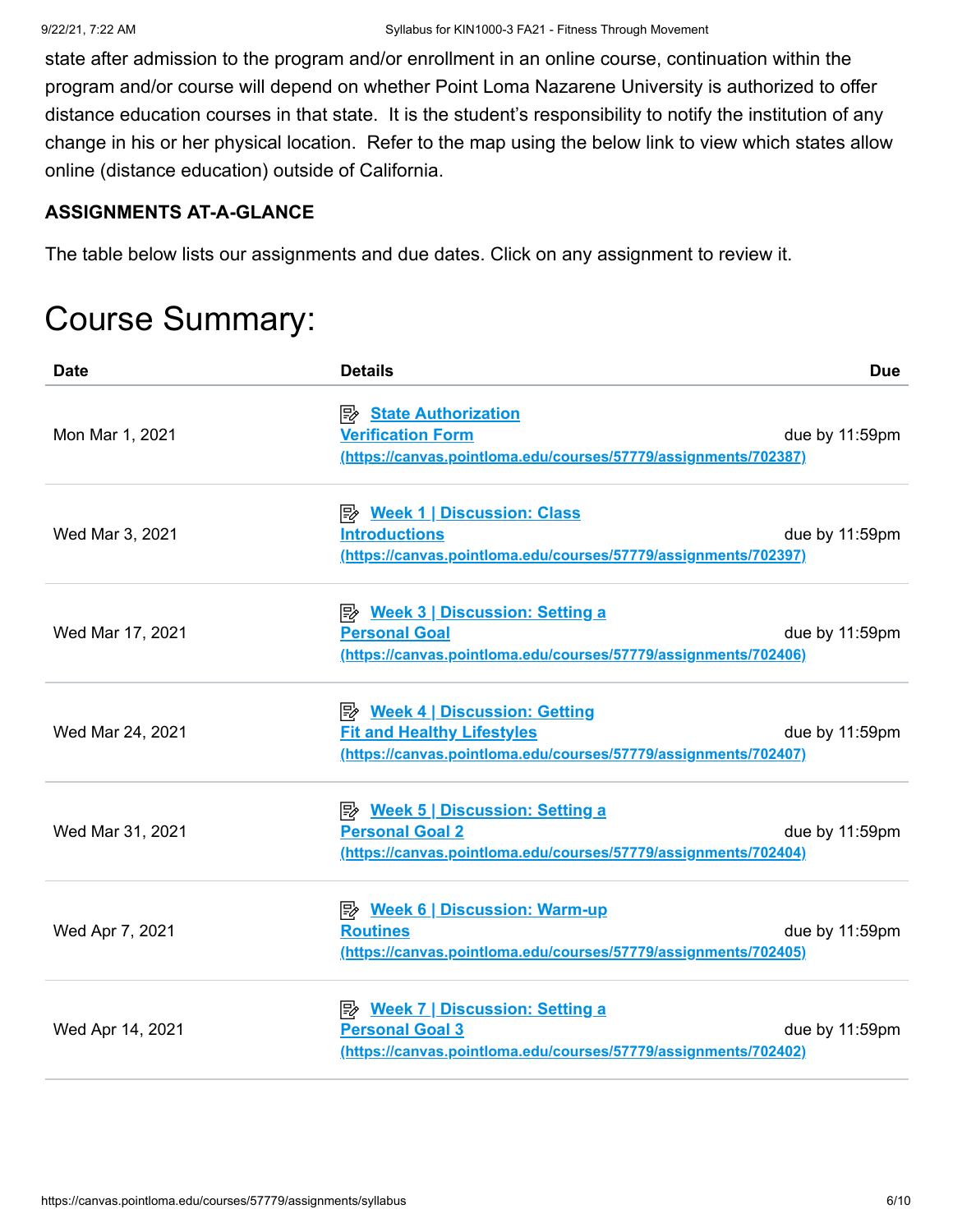| <b>Date</b>      | <b>Details</b>                                                                                                                                         | <b>Due</b>     |
|------------------|--------------------------------------------------------------------------------------------------------------------------------------------------------|----------------|
| Wed Apr 21, 2021 | Veek 8   Discussion:<br><b>Improving and Increasing Strength</b><br>and Flexibility<br>(https://canvas.pointloma.edu/courses/57779/assignments/702403) | due by 11:59pm |
| Wed Apr 28, 2021 | <b>B</b> <u>Week 9   Discussion: Diversity</u><br>in Fitness<br>(https://canvas.pointloma.edu/courses/57779/assignments/702395)                        | due by 11:59pm |
| Wed May 5, 2021  | <b>Performing Better Through</b><br><b>Nutrition Quality and Fitness</b><br>(https://canvas.pointloma.edu/courses/57779/assignments/702401)            | due by 11:59pm |
| Wed May 12, 2021 | <b>B</b> Week 11   Discussion: Setting<br>a Personal Goal 4<br>(https://canvas.pointloma.edu/courses/57779/assignments/702400)                         | due by 11:59pm |
| Wed May 19, 2021 | <b>Loss Advertising</b><br>(https://canvas.pointloma.edu/courses/57779/assignments/702394)                                                             | due by 11:59pm |
| Wed May 26, 2021 | a Personal Goal 5<br>(https://canvas.pointloma.edu/courses/57779/assignments/702398)                                                                   | due by 11:59pm |
| Wed Jun 2, 2021  | <b>B</b> Week 14   Discussion: Living<br><b>Life-Long Wellness</b><br>(https://canvas.pointloma.edu/courses/57779/assignments/702399)                  | due by 11:59pm |
| Tue Aug 31, 2021 | <b>Academic Honesty Verification</b><br><b>Statement</b><br>(https://canvas.pointloma.edu/courses/57779/assignments/702392)                            | due by 11:59pm |
|                  | <b>Exercise Consent/Health</b><br><b>History Form</b><br>(https://canvas.pointloma.edu/courses/57779/assignments/702409)                               | due by 11:59pm |
| Mon Sep 6, 2021  | <b>Quarantine Fitness</b><br>(https://canvas.pointloma.edu/courses/57779/assignments/702396)                                                           | due by 11:59pm |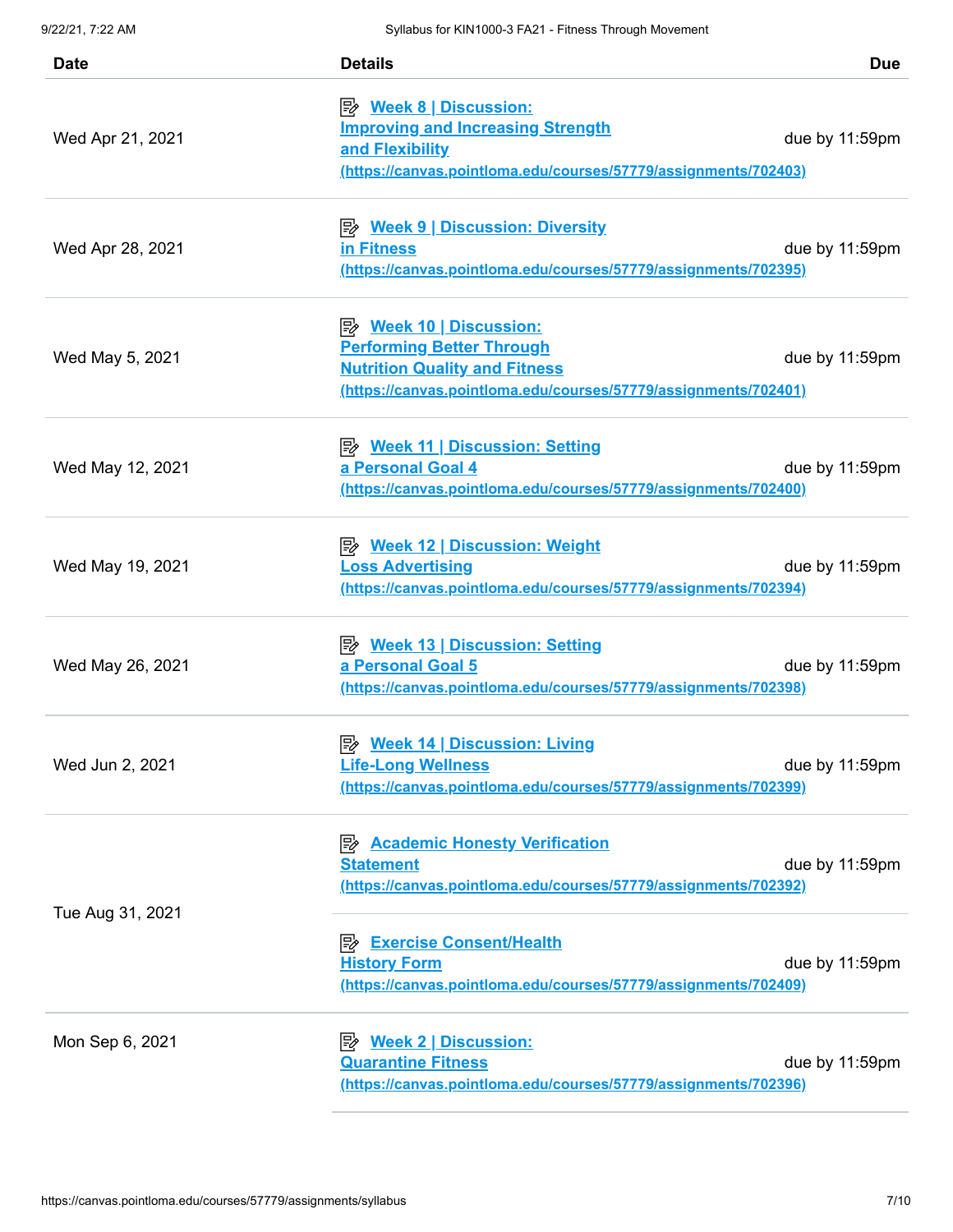| <b>Date</b>      | <b>Details</b>                                                                                                                                     | <b>Due</b>     |
|------------------|----------------------------------------------------------------------------------------------------------------------------------------------------|----------------|
|                  | <b>B</b> Week 2   Karvonen Formula<br>https://canvas.pointloma.edu/courses/57779/assignments/702419                                                | due by 11:59pm |
| Wed Sep 8, 2021  | <u>testing)</u><br>(https://canvas.pointloma.edu/courses/57779/assignments/702411)                                                                 | due by 11:59pm |
| Mon Sep 13, 2021 | <b>B</b> Week 3   Fitness Assessment<br>(pre-testing) Survey<br>(https://canvas.pointloma.edu/courses/57779/assignments/702376)                    | due by 11:59pm |
| Sun Sep 19, 2021 | <b>B</b> Week 3   Chapter One<br>due by 11:59pm (https://canvas.pointloma.edu/courses/57779/assignments/702373)                                    |                |
|                  | ▷ WK 3 Activity Log #1<br>(https://canvas.pointloma.edu/courses/57779/assignments/702415                                                           | due by 11:59pm |
| Mon Sep 20, 2021 | due by 11:59pm (https://canvas.pointloma.edu/courses/57779/assignments/702377)                                                                     |                |
| Sun Sep 26, 2021 | <u>≫ Week 4   Video Lecture and</u><br><b>Quiz: Exercise and Disease</b><br>(https://canvas.pointloma.edu/courses/57779/assignments/702374)        | due by 11:59pm |
| Mon Sep 27, 2021 | <b>B</b> Week 5   Chapter Three<br>due by 11:59pm (https://canvas.pointloma.edu/courses/57779/assignments/702384)                                  |                |
| Sun Oct 3, 2021  | <u>≫ Week 5   Video Lecture and</u><br><b>Quiz: Different Modes of Training</b><br>(https://canvas.pointloma.edu/courses/57779/assignments/702393) | due by 11:59pm |
| Mon Oct 4, 2021  | <b>B</b> Week 6   Chapter Seven<br>due by 11:59pm due to the thes://canvas.pointloma.edu/courses/57779/assignments/702391)                         |                |
| Sun Oct 10, 2021 | <b>Quiz: Nutrition and Sustainability</b><br>(https://canvas.pointloma.edu/courses/57779/assignments/702378)                                       | due by 11:59pm |
|                  | $\Rightarrow$ WK 6 Activity Log #2<br>due by 11:59pm<br>https://canvas.pointloma.edu/courses/57779/assignments/702416)                             |                |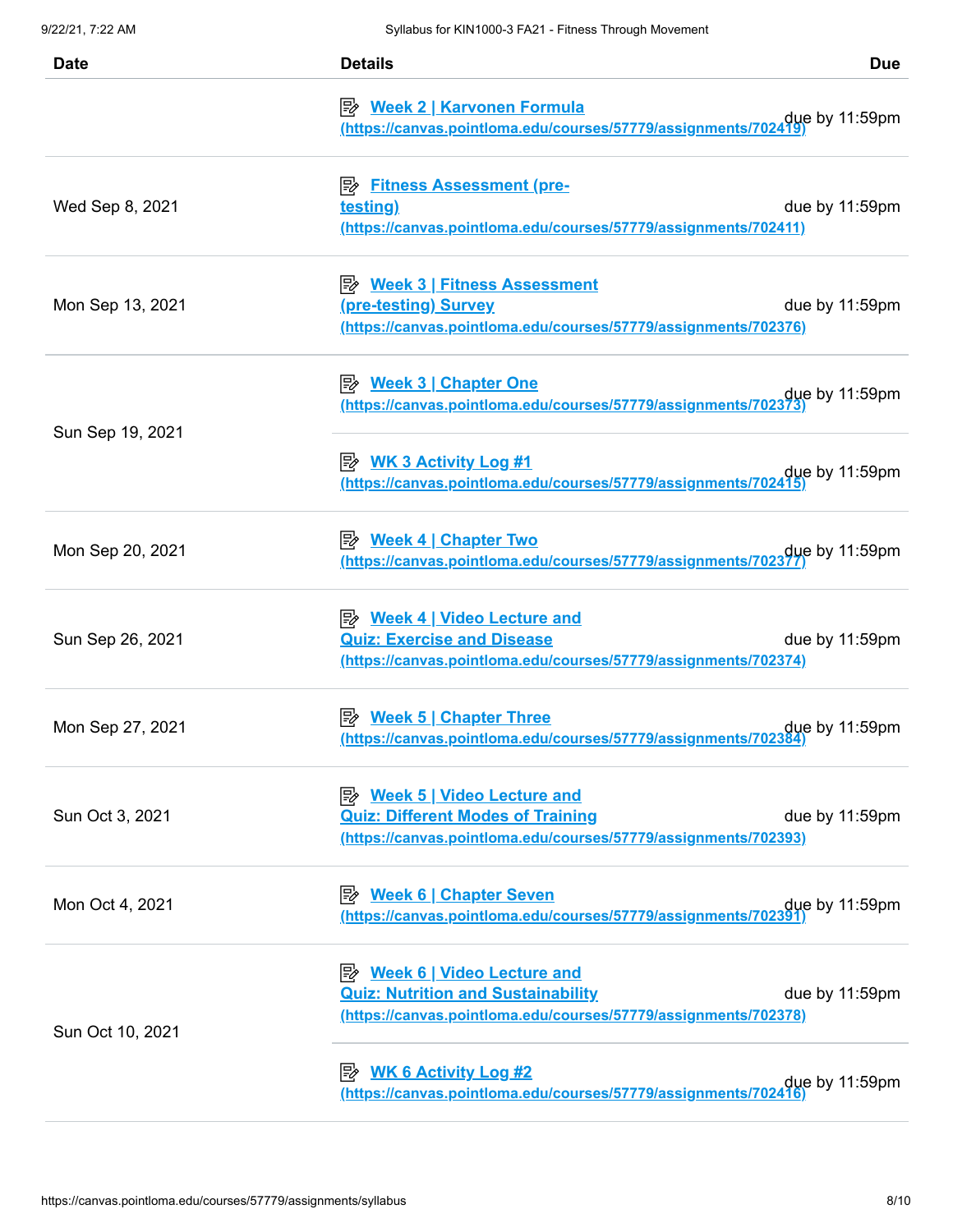| <b>Date</b>      | <b>Details</b>                                                                                                                                                  | <b>Due</b>     |
|------------------|-----------------------------------------------------------------------------------------------------------------------------------------------------------------|----------------|
| Mon Oct 11, 2021 | <b>B</b> Week 7   Chapter Eight<br>due by 11:59pm<br>https://canvas.pointloma.edu/courses/57779/assignments/702389)                                             |                |
| Sun Oct 17, 2021 | <b>B</b> Week 7   Video Lecture and<br><b>Quiz: Eating at the Caf</b><br>(https://canvas.pointloma.edu/courses/57779/assignments/702383)                        | due by 11:59pm |
| Sun Oct 31, 2021 | <u>≫ Week 9   Nutrition Analysis</u><br>oue by 11:59pm<br>https://canvas.pointloma.edu/courses/57779/assignments/702420)                                        |                |
|                  | $\Rightarrow$ WK 9 Activity Log #3<br>(https://canvas.pointloma.edu/courses/57779/assignments/702417                                                            | due by 11:59pm |
| Mon Nov 1, 2021  | <b>B</b> Week 10   Chapter Four<br>due by 11:59pm (https://canvas.pointloma.edu/courses/57779/assignments/702382)                                               |                |
| Sun Nov 7, 2021  | <u> <i>Week</i> 10   Video Lecture and</u><br><b>Quiz: Eating Disorders</b><br>(https://canvas.pointloma.edu/courses/57779/assignments/702388)                  | due by 11:59pm |
| Mon Nov 8, 2021  | due by 11:59pm<br>https://canvas.pointloma.edu/courses/57779/assignments/702380)                                                                                |                |
| Sun Nov 14, 2021 | <u> <i>Week 11</i>   Video Lecture and</u><br><b>Quiz: Spiritual Connection</b><br><u>(https://canvas.pointloma.edu/courses/57779/assignments/702379)</u>       | due by 11:59pm |
| Mon Nov 15, 2021 | <b>WK 12 Activity Log #4</b><br>眕<br>due by 11:59pm due to the thes://canvas.pointloma.edu/courses/57779/assignments/702412)                                    |                |
| Sun Nov 21, 2021 | <b>B</b> Week 12   Chapter Six<br>due by 11:59pm (https://canvas.pointloma.edu/courses/57779/assignments/702375)                                                |                |
|                  | <b>B</b> Week 12   Video Lecture and<br><b>Quiz: Choosing Proper Running</b><br><b>Shoes</b><br>(https://canvas.pointloma.edu/courses/57779/assignments/702381) | due by 11:59pm |
| Mon Nov 22, 2021 | <b>End-of-Course Evaluation</b><br>ぽ<br>https://canvas.pointloma.edu/courses/57779/assignments/702408                                                           | due by 11:59pm |